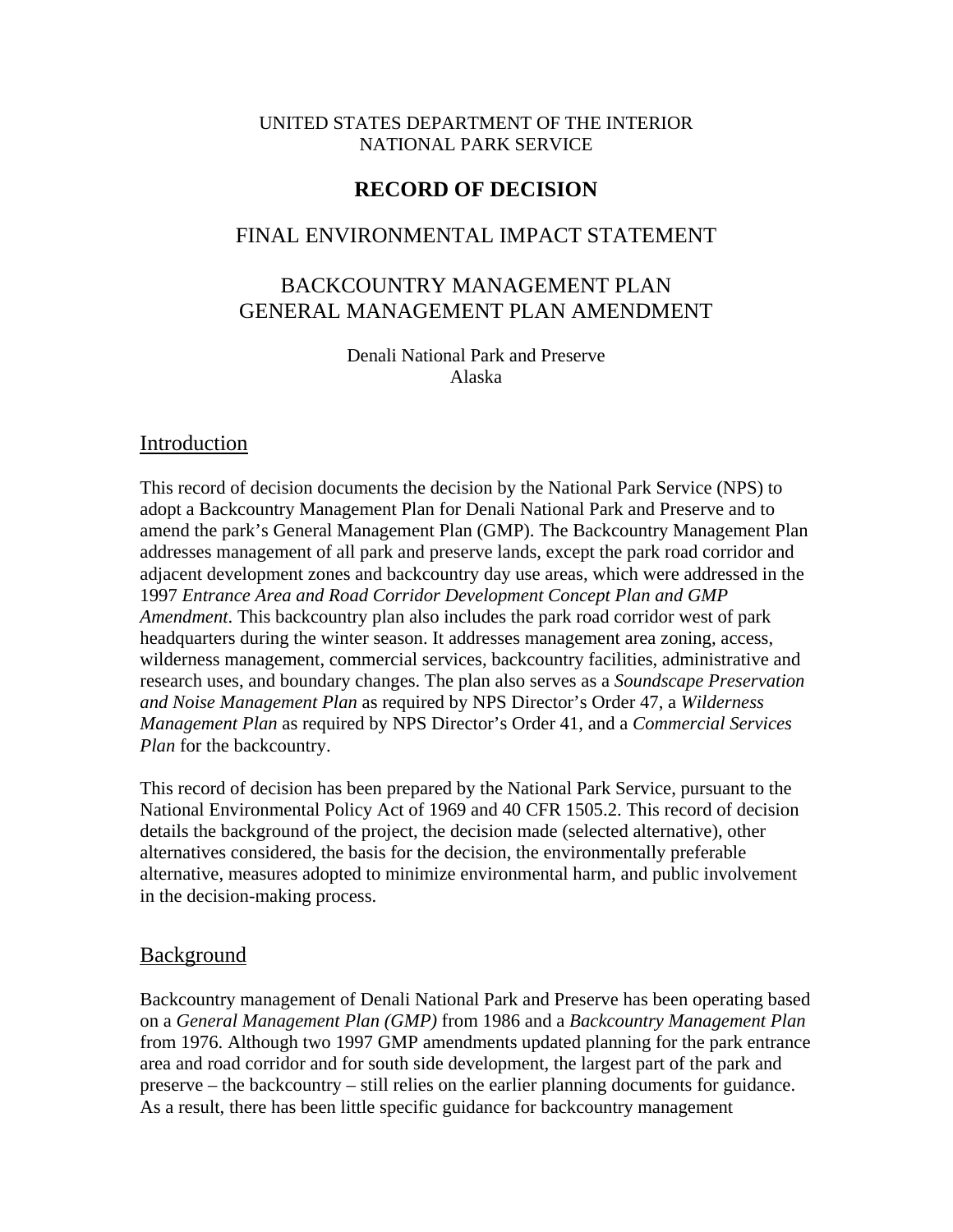developed in response to provisions of the Alaska National Interest Lands Conservation Act (ANILCA), including special access requirements and the designation of wilderness. Changes in backcountry use in terms of aircraft overflights and airplane landings, snowmachine use, climbing and mountaineering, hiking and backpacking, and demands for commercial services have been far greater than anticipated by these 20-30 year-old documents, and additional changes are anticipated in the next 20 years. These changes could potentially have severe consequences for park resource values if unmanaged over time.

The purpose of this Backcountry Management Plan is to provide specific direction for backcountry management of Denali National Park and Preserve for the next 20 years. The plan describes how the National Park Service will act to provide future generations with a variety of opportunities to experience the park backcountry while protecting park wildlife and other natural resources, wilderness resource values, and subsistence resources. Specific objectives include:

- protect and preserve the park's natural and cultural resources, including natural soundscapes and subsistence opportunities;
- protect and preserve the park's wilderness resource values, including its wilderness character and outstanding opportunities for solitude;
- provide for the public's freedom of use and enjoyment of the park's backcountry and wilderness in a manner that is consistent with park purposes and the protection of park resources and values;
- protect and provide opportunities for wilderness recreational activities in the backcountry, including reasonable access;
- define these recreational opportunities within the context of a spectrum of recreational opportunities available on lands managed by public agencies in the Denali region (primarily state parks, other state lands, and federal Bureau of Land Management lands);
- ensure all National Park Service management practices and research activities in the backcountry are consistent with park purposes; and
- provide for the means to achieve public understanding and support of backcountry and wilderness resource values.

# Public Involvement

This record of decision follows an extensive public process that began with public scoping in 1999 (64 FR 49503, August 31, 1999). The National Park Service published a scoping newsletter with preliminary alternatives and conducted several public open houses and topic-specific workshops prior to publication of the *Draft Backcountry Management Plan, General Management Plan Amendment, and Environmental Impact Statement* (*Draft EIS*), which was released for public comment on February 25, 2003 (68 FR 8782). The National Park Service held both a public workshop and a public hearing on the *Draft EIS* in six communities including Anchorage, Wasilla, Talkeetna/Trapper Creek, Cantwell, Healy, and Fairbanks, plus a single public meeting in Lake Minchumina. A total of 9,370 written and verbal comments were received. In response to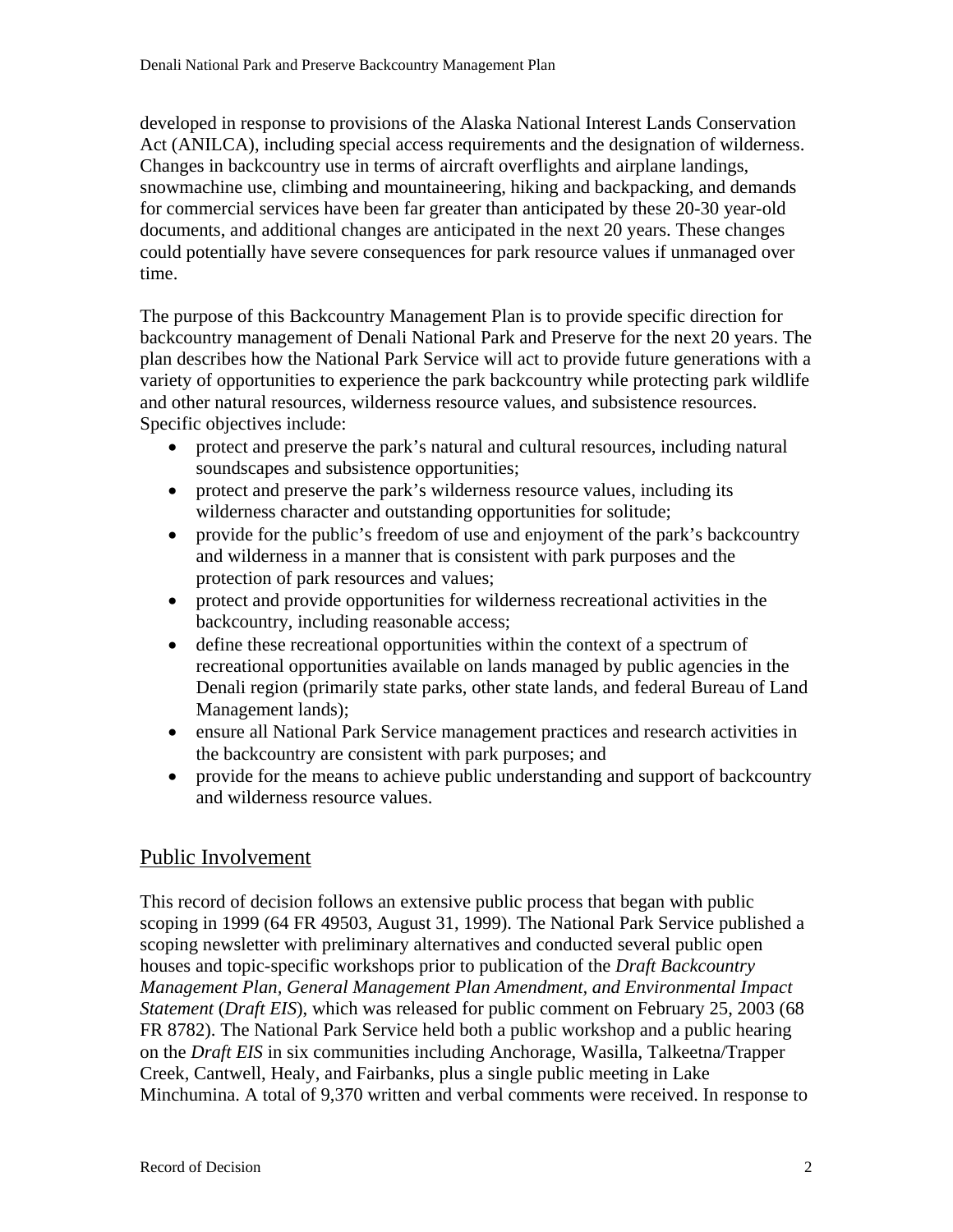the substantive comments received on the draft, the National Park Service chose to make substantial changes to the alternatives, and published a *Revised Draft Backcountry Management Plan, General Management Plan Amendment, and Environmental Impact Statement* (*Revised Draft EIS*). The *Revised Draft EIS* was released on April 26, 2005 for public comment (70 FR 21440). The National Park Service held additional public hearings in Anchorage, Talkeetna/Trapper Creek, Cantwell, Healy, and Fairbanks. A total of 15,198 written and verbal comments were submitted on the *Revised Draft EIS*. Substantive comments on the *Revised Draft EIS* resulted in modest adjustments to the preferred alternative for the *Final EIS* published on January 20, 2006 (71 FR 3290).

In addition, the National Park Service consulted with many federal, state, and tribal governments on the development of the Backcountry Management Plan, including the U.S. Fish and Wildlife Service, Bureau of Land Management, and Federal Aviation Administration. Five presentations were made at meetings of the Denali Subsistence Resources Commission between 2001 and 2005, with comments taken from each meeting. The State of Alaska participated extensively in developing both the *Draft EIS*  and *Revised Draft EIS*, providing input during internal agency review and during the public comment period on both drafts, and meeting approximately ten times with National Park Service planners during the development of the *Revised Draft EIS*.

The majority of public comments favored alternatives that preserve wilderness resource values and restrict motorized access. On the *Revised Draft EIS*, 98% of individual comments supported the "People for Parks" alternative, which was presented and titled by a coalition of conservation organizations during the public comment period. The People for Parks alternative called for a set of actions that were most similar to alternative 3, although it also drew some actions from alternatives 2 and 4. Many of these comments rejected the approach to access management described in alternatives 4 and 5. A small minority of comments favored management approaches that emphasized continued freedom of access, particularly by airplane.

### Decision

The National Park Service has decided to adopt the modified version of Alternative 4 presented in the *Final Environmental Impact Statement*. The overview of this decision is as follows:

This backcountry management plan will guide the National Park Service in providing opportunities for a variety of wilderness recreational activities and experiences while recognizing and protecting the premier wilderness resource values of the entire backcountry. Areas in the Dunkle Hills and around the Ruth and Tokositna Glaciers on the south side of the Alaska Range will be managed for those visitors who want to experience the wilderness resource values or other resource values of the Denali backcountry but require services or assistance, or who are unable to make a lengthy time commitment. Areas along the park road in the Old Park and the Kantishna Hills will provide accessible opportunities for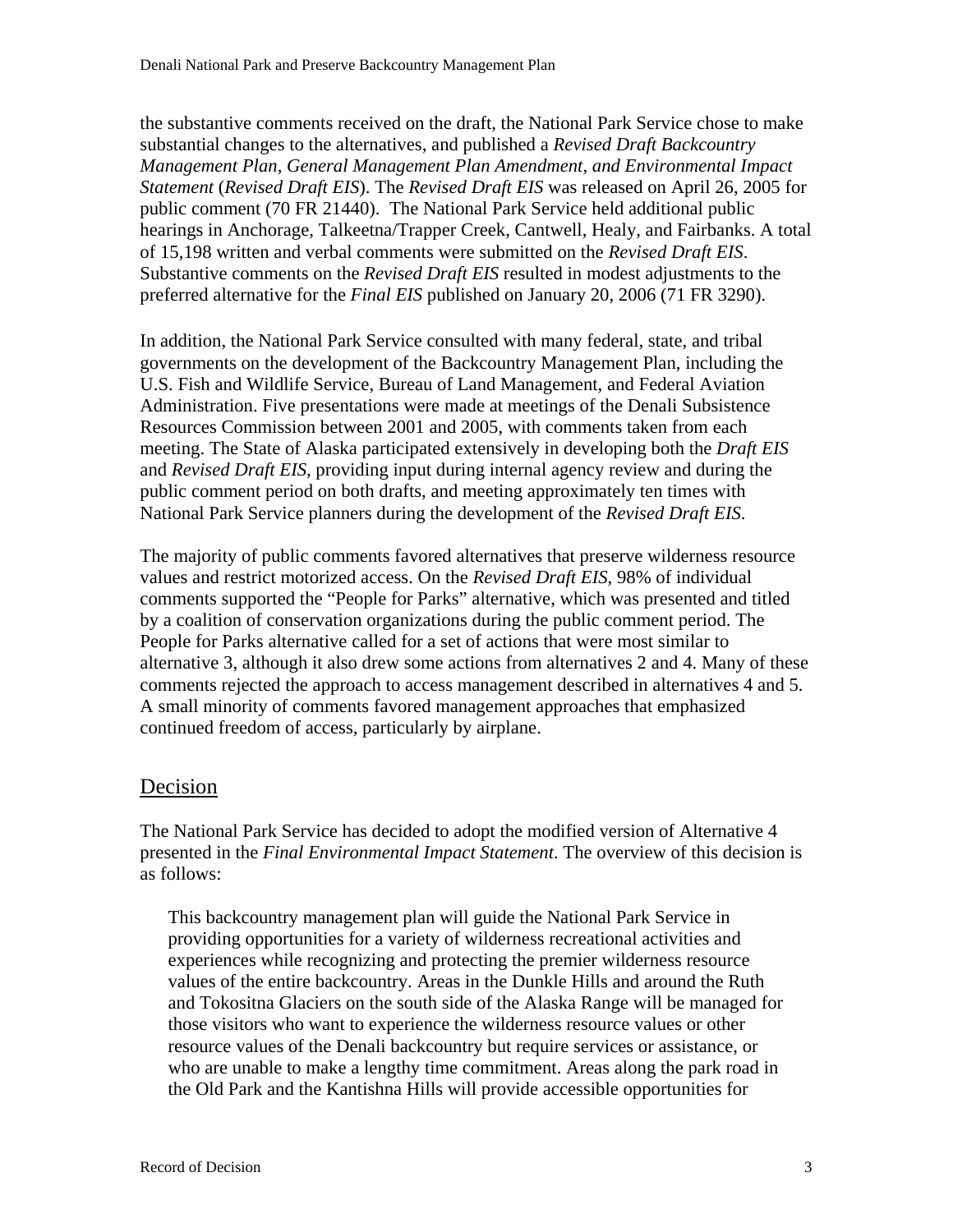short- or long-duration wilderness recreational activities with only limited options for guidance or assistance the farther one gets from the park road. The remainder of the backcountry will be managed for dispersed, self-reliant travel, and will include opportunities for extended expeditions in very remote locations.

Major actions of this alternative include:

• **Subdivision of the "Natural" zone in the 1986** *General Management Plan* **into a variety of management areas that are designed for different types of backcountry experiences:** The management areas are defined by indicators and standards for resource and social conditions, which establish a carrying capacity for the area and help to clarify expectations for visitors. These management areas include a few areas of relatively dense use and higher levels of impacts. These high use areas accommodate transportation into the backcountry and visitors who want to experience the wilderness resource values or other resource values of the Denali backcountry but require services or assistance, or who are unable to make a lengthy time commitment. The management areas are depicted on the attached maps from the *Final EIS*, and their purposes are described as follows:

| <b>Management</b>    | <b>Purpose</b>                                                                       |
|----------------------|--------------------------------------------------------------------------------------|
| Area                 |                                                                                      |
| $\mathbf{A}$         | Provide a diversity of opportunities for wilderness recreational activities that are |
|                      | relatively accessible to day-users and to those who have limited wilderness travel   |
|                      | skills or equipment.                                                                 |
| B                    | Provide opportunities for wilderness recreational activities suitable for day-users  |
|                      | and overnight users that are remote and require self-reliance.                       |
| $\mathbf C$          | Provide opportunities for climbing and mountaineering experiences in a               |
|                      | wilderness setting.                                                                  |
| D                    | Provide opportunities for extended expeditions that are remote and require self-     |
|                      | reliance, significant time commitment, and thorough advance planning.                |
| Portal               | Provide high-use airplane landing areas that provide access to remote parts of the   |
|                      | park and preserve. Year-round or seasonal.                                           |
| Portal-              | Provide high-use airplane landing areas that are suitable for both day use and       |
| <b>Major</b>         | expedition drop-off and pick-up. Seasonal, May-September.                            |
| <b>Landing Area</b>  |                                                                                      |
| <b>Corridor</b>      | Provide high-use travel routes via ground or water that provide access to remote     |
|                      | parts of the park and preserve. Year-round or seasonal.                              |
| <b>Backcountry</b>   | Provide day use trails into the backcountry in areas that are accessible to many     |
| <b>Hiker</b>         | visitors. Year-round or seasonal.                                                    |
| <b>Ruth Glacier</b>  | Provide for high use of transportation services during the season when large         |
| <b>Special Use</b>   | numbers of day users are accessing the Ruth Amphitheater. Seasonal, May-             |
|                      | September.                                                                           |
| OP1                  | Provide opportunities for day use and overnight wilderness recreational activities   |
|                      | that are remote and require self-reliance in an area that has limited opportunities  |
|                      | for motorized access.                                                                |
| OP <sub>2</sub>      | Provide opportunities for extended expeditions that are remote and require a high    |
|                      | degree of self-reliance, significant time commitment, and thorough advance           |
|                      | planning in an area that has limited opportunities for motorized access.             |
| <b>West Buttress</b> | Provide a seasonal route to the summit of Mount McKinley that can accommodate        |
| <b>Special Use</b>   | large numbers of climbers during the primary climbing season. Seasonal, late         |
|                      | April to mid-July.                                                                   |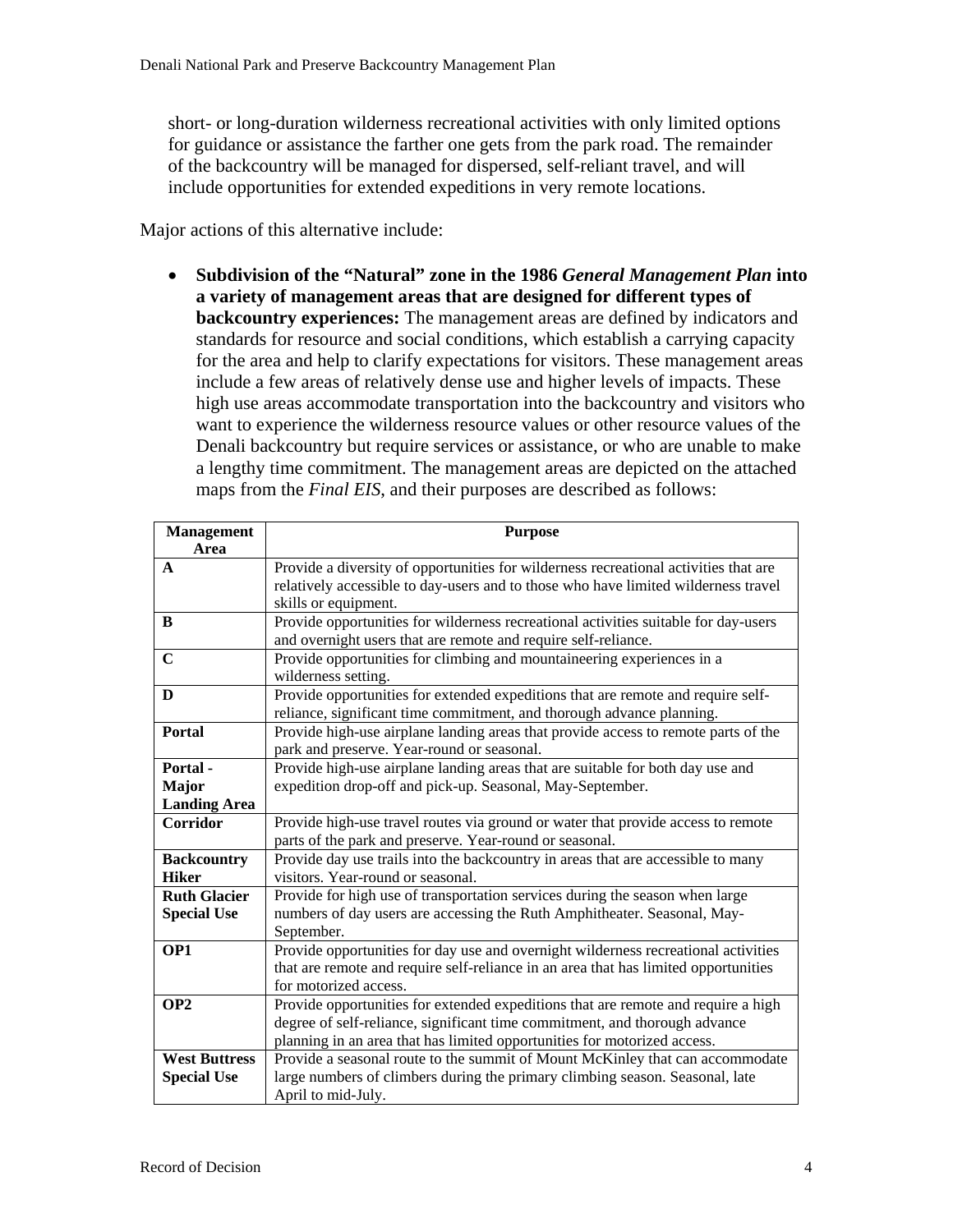- **Management of visitor access through adaptive management:** Resource and social conditions will be monitored and access management tools will be applied to achieve the standards for each management area. This approach is consistent with the Visitor Experience and Resource Protection framework used by the National Park Service to address carrying capacity.
- **Establishment of wilderness management criteria, group size limits, restrictions on use of climbing tools, and a strategy for preventing social trail formation:** The entire park and preserve backcountry will be managed to preserve wilderness resource values and provide wilderness recreational opportunities.
- **Provision of limited commercial services in the backcountry** associated primarily with wilderness recreation and transportation to wilderness recreation, and scenic air tour landings.
- **Limited development of visitor facilities in the backcountry**, including a continuation of the "no formal trails" policy park wide (with minor, specific exceptions), no public use cabins or shelters in the backcountry, and five designated campsites in the southern Kantishna Hills.
- **Application of the minimum requirement/minimum tool process throughout the park and preserve backcountry**, research permit requirements for all National Park Service and external research, and development of a plan for NPS administrative and research use of aircraft in the wilderness, park additions, and preserve.
- **A land exchange** with the State of Alaska to align the park boundary with the Ruth, Tokositna, Chulitna, and Coffee Rivers.

### Other Alternatives Considered

The three other action alternatives evaluated in the *Final EIS* each represented a different vision for the future of the park backcountry. The general vision of the no action alternative and each of the three other action alternatives considered is outlined below.

### **Alternative 1 (No Action)**

The National Park Service would continue the present management direction, guided by the 1986 *General Management Plan*, the 1997 *Entrance Area Road Corridor Development Concept Plan*, the 1997 *South Side Denali Development Concept Plan*, and the 1976 backcountry management plans with amendments. Recreational use and access patterns would continue to develop and the agency would respond as necessary on a case-by-case basis. No new services or facilities would be developed to meet increased levels of use in the backcountry, except for those identified in previous plans.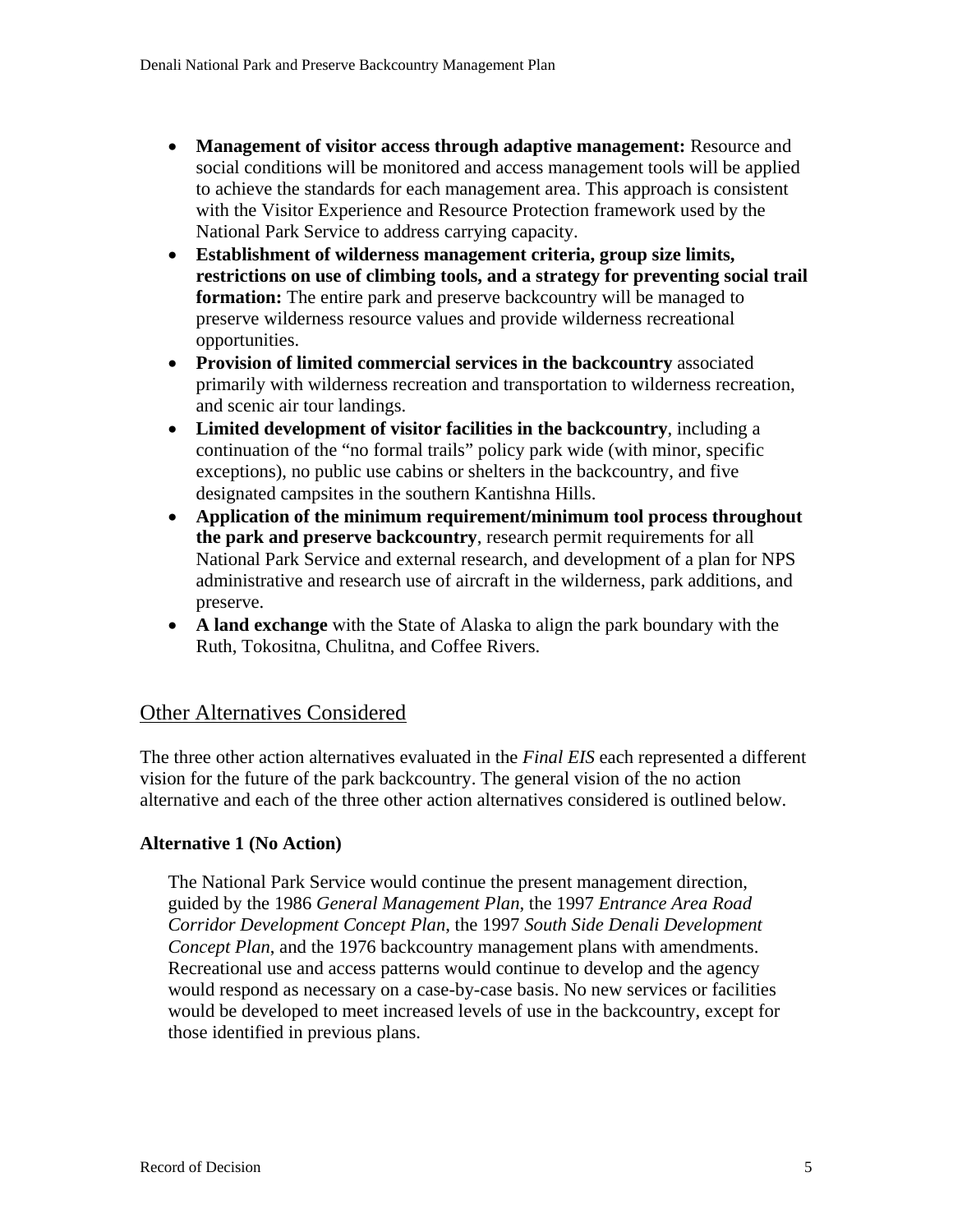#### **Alternative 2**

This alternative would distinguish a unique Denali experience based on dispersed use in a wilderness landscape with few sights or sounds of people or mechanized civilization. There would be few services, facilities, or signs of management presence. This alternative would most clearly distinguish the backcountry experience in Denali from the surrounding public lands, providing a place primarily for visitors who are very self-reliant, and would include many opportunities for extended expeditions in very remote locations. Backcountry users seeking other experiences would find those opportunities on neighboring lands.

### **Alternative 3**

This alternative would provide opportunities for a variety of wilderness recreational activities by establishing areas to serve those visitors who want to experience the wilderness resource values of the Denali backcountry but require services, assistance, or short time-commitments. The areas would be the minimum necessary to provide these experiences based on present demand and would be focused along the park road in the Old Park and Kantishna and at the existing high activity areas at the Ruth Glacier and the Kahiltna Base Camp. The majority of the backcountry would be managed for dispersed, self-reliant travel, and would include opportunities for extended expeditions in very remote locations.

### **Alternative 5**

This alternative would create two distinct geographic areas that provide different kinds of visitor experiences in the Denali backcountry. The Old Park and the Denali additions north of the Alaska Range would be managed primarily for dispersed, self-reliant travel, although no areas would be managed specifically to preserve opportunities for extended expeditions in remote locations. Areas along the park road and in Kantishna that presently receive a relatively high volume of use and large parts of the additions south of the Alaska Range would be managed for a greater intensity and variety of appropriate recreational activities and would have more visible management presence and opportunities for more services and facilities.

### Basis for the Decision

The National Park Service selected the modified alternative 4 because it best meets the plan purpose of providing this and future generations with a variety of opportunities to experience the park backcountry while protecting park wildlife and other natural resources, wilderness resource values, and subsistence resources.

Specific objectives of the plan include protecting and preserving Denali's natural and cultural resources and wilderness resource values. The environmental analysis presented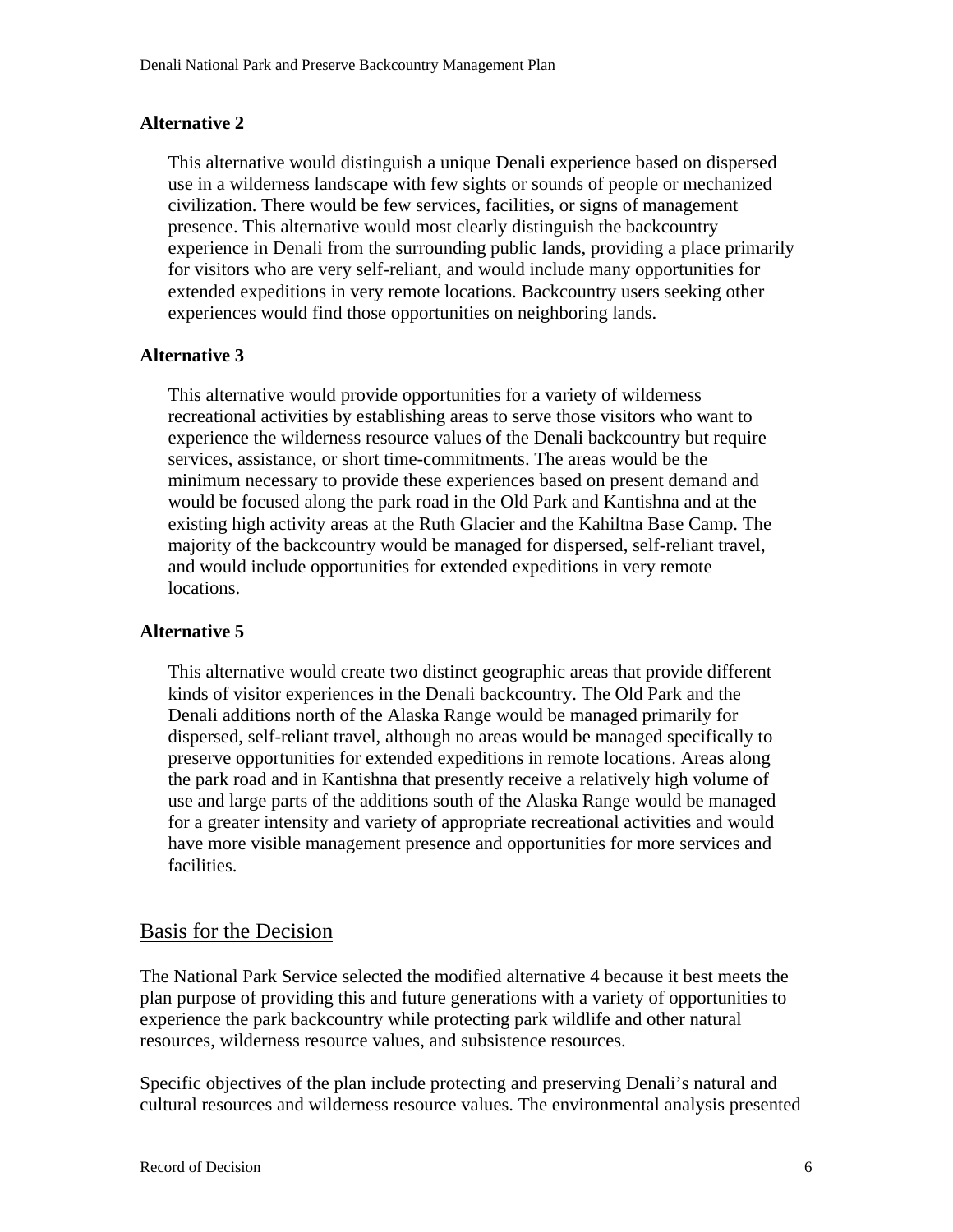in the *Revised Draft EIS* and *Final EIS* shows that the wilderness resource values and natural sound resources are particularly sensitive to decisions made through this planning process. Soundscape impacts are largely caused by noise associated with aircraft overflights and airplane landings throughout the park and preserve and, to a lesser extent from snowmachine use primarily in the southern park additions. Adverse impacts to wilderness resource values arise from noise and other impacts associated with airplane and snowmachine access, the loss of opportunities for solitude along Mount McKinley's West Buttress, and to a lesser degree administrative actions in the backcountry such as trail construction, installation of research and other equipment, and the establishment of seasonal administrative camps.

The modified alternative 4 establishes upper limits on the amount of noise and other conditions that indicate adverse affects on the natural soundscape or wilderness resource values. The alternative does not reduce overall adverse impacts that are already occurring, but does prevent further deterioration and thereby avoids the potential for impairment of these park resources. Alternatives 2 and 3 would reduce these resource impacts, but alternative 2, in particular, would also reduce the range of possible visitor experiences (see below). Alternative 5 would result in increased impacts to many resources, including natural soundscapes and wilderness resource values.

The objectives of the plan also include providing for the public's freedom of use and enjoyment of the park backcountry, and for opportunities for wilderness recreational activities, including reasonable access. The important qualifier for the type of recreational opportunities to be provided is derived from ANILCA Section 202(3)(a), which articulates as a purpose for the Denali additions "to provide continued opportunities, including reasonable access, for mountain climbing, mountaineering, and other wilderness recreational activities." The objective is also consistent with management of the backcountry in the former Mount McKinley National Park, which ANILCA designated as wilderness.

Many of the actions that were common to all of the action alternatives, including the selected alternative, were derived from these objectives. Management areas emphasize dispersed use, with human impacts substantially unnoticeable. Commercial services are generally limited to those necessary and appropriate for facilitating visitors' understanding and enjoyment of the wilderness recreational purposes of the area. NPS administrative actions are subject to the minimum requirement/minimum tool process throughout the backcountry to protect wilderness resource values and, thereby, the wilderness recreational activities which depend upon them. Portal areas are designated to provide "reasonable access" to important access points at glacier landing areas.

The modified alternative 4 further supports these objectives, in particular the provision of reasonable access, through several measures. The designation of Corridor management areas allow higher levels of use along important linear access routes, such as rivers and some former mining routes in the Kantishna Hills. Access to the backcountry is managed primarily through adaptive management rather than primarily by the prescriptive measures proposed in alternatives 2 and 3. Commercial air taxis are allowed to land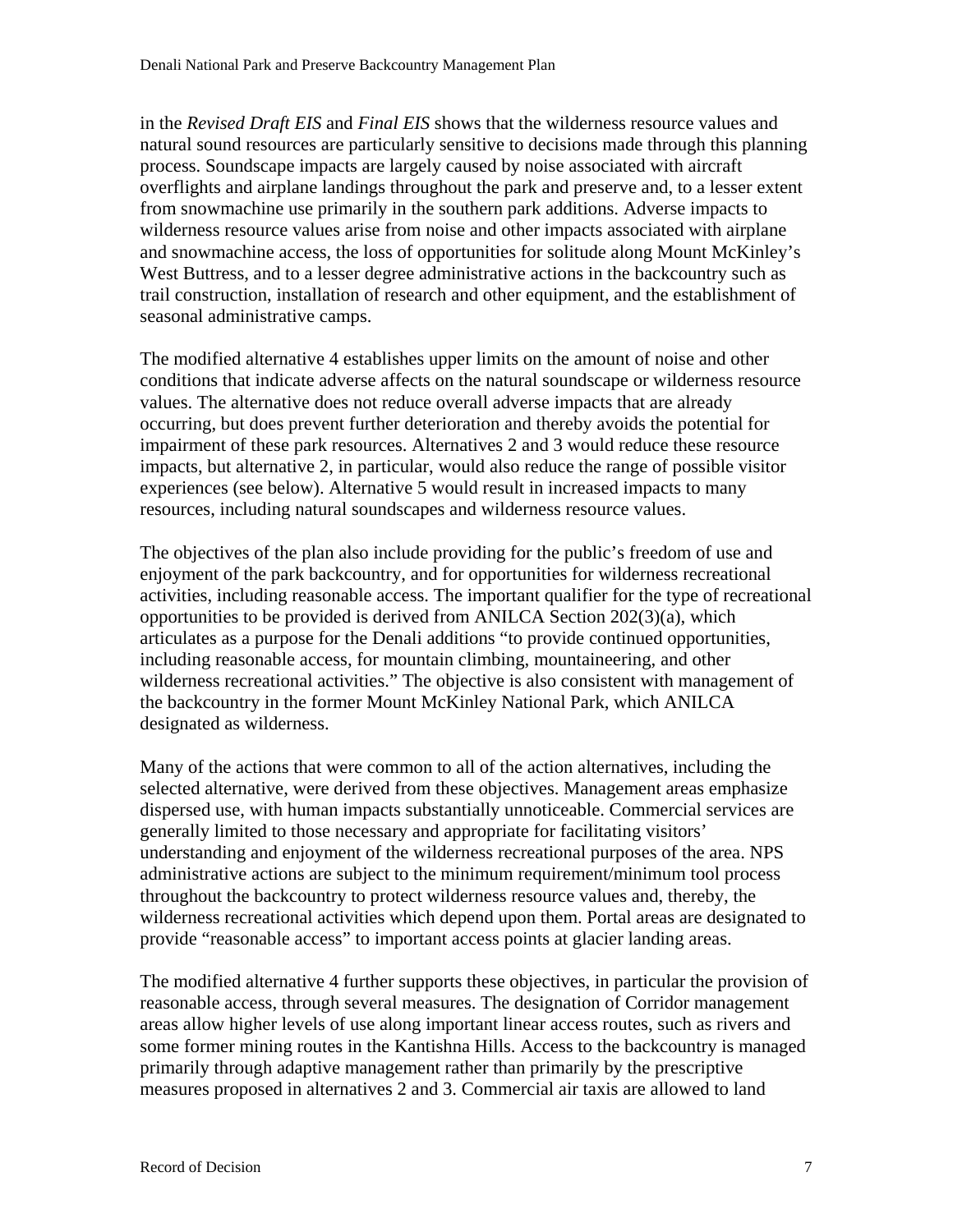throughout the park additions and preserve rather than just at designated Portals. Educational and/or commercially guided hiking activities are allowed throughout the park and preserve. The modified version of alternative 4 is particularly distinguished from alternative 2, which because of restrictions on airplane and motorboat access and guided activities would have provided little recreational opportunity for visitors who are not capable of independently mounting their own overland expeditions.

A further objective of the plan is to define a range of visitor opportunities within the context of a spectrum of opportunities on public lands in the Denali region. As described above, the statutory purposes of the park define Denali's niche on the spectrum as a park that provides opportunities for wilderness recreational activities. Noting that "wilderness" in ANILCA is defined the same as in the Wilderness Act [Section 102(13)], all of the action alternatives identify the characteristics of the unique Denali backcountry experience, including the absence of permanent human structures, privacy and isolation, self-sufficiency, and minimal shelter or assistance from the devices of modern civilization among others. The modified alternative 4 implements this general guidance by restricting backcountry facilities such as trails or campsites to areas of existing resource impacts, continuing and extending a "no formal trails" policy throughout the backcountry, and omitting the possibility of public use cabins or new administrative camps.

This plan found scenic air tours consistent with a purpose of the park additions and preserve found in ANILCA Section 202(3)(a), "to protect and interpret the entire mountain massif and the additional scenic mountain peaks and formations." Scenic air tours, including associated glacier landings, provide an unparalleled opportunity to interpret the Mount McKinley massif and its surrounding peaks and glaciers, and an equally unparalleled opportunity to inspire park visitors. However, they can also create some of the greatest adverse resource impacts in the backcountry, particularly affecting natural sound and wilderness resources. Hence, under all action alternatives, the National Park Service provided for scenic air tours within the range of opportunities in the Denali backcountry, though with constraints determined by management area standards to protect park resource values. In the selected alternative, the seasonal Ruth Glacier Special Use Area and surrounding areas are designated to allow for sufficiently high levels of aircraft traffic and airplane landing sites to accommodate existing levels of this activity. This level of resource impact is an exception to the framework of wilderness management presented in the plan, with adverse impacts allowed to accommodate an activity that fulfills this specific park purpose.

It is notable that ANILCA Section 202(3)(a) does not apply to the Denali Wilderness, which encompasses 99% of the area of the former Mount McKinley National Park. The direction for these lands is for them to be "administered for the use and enjoyment of the American people in such manner as will leave them unimpaired for future use and enjoyment as wilderness, and so as to provide for the protection of these areas, the preservation of their wilderness character, and for the gathering and dissemination of information regarding their use and enjoyment as wilderness" (Wilderness Act of 1964). The interpretation of Mount McKinley and the Alaska Range is not an identified purpose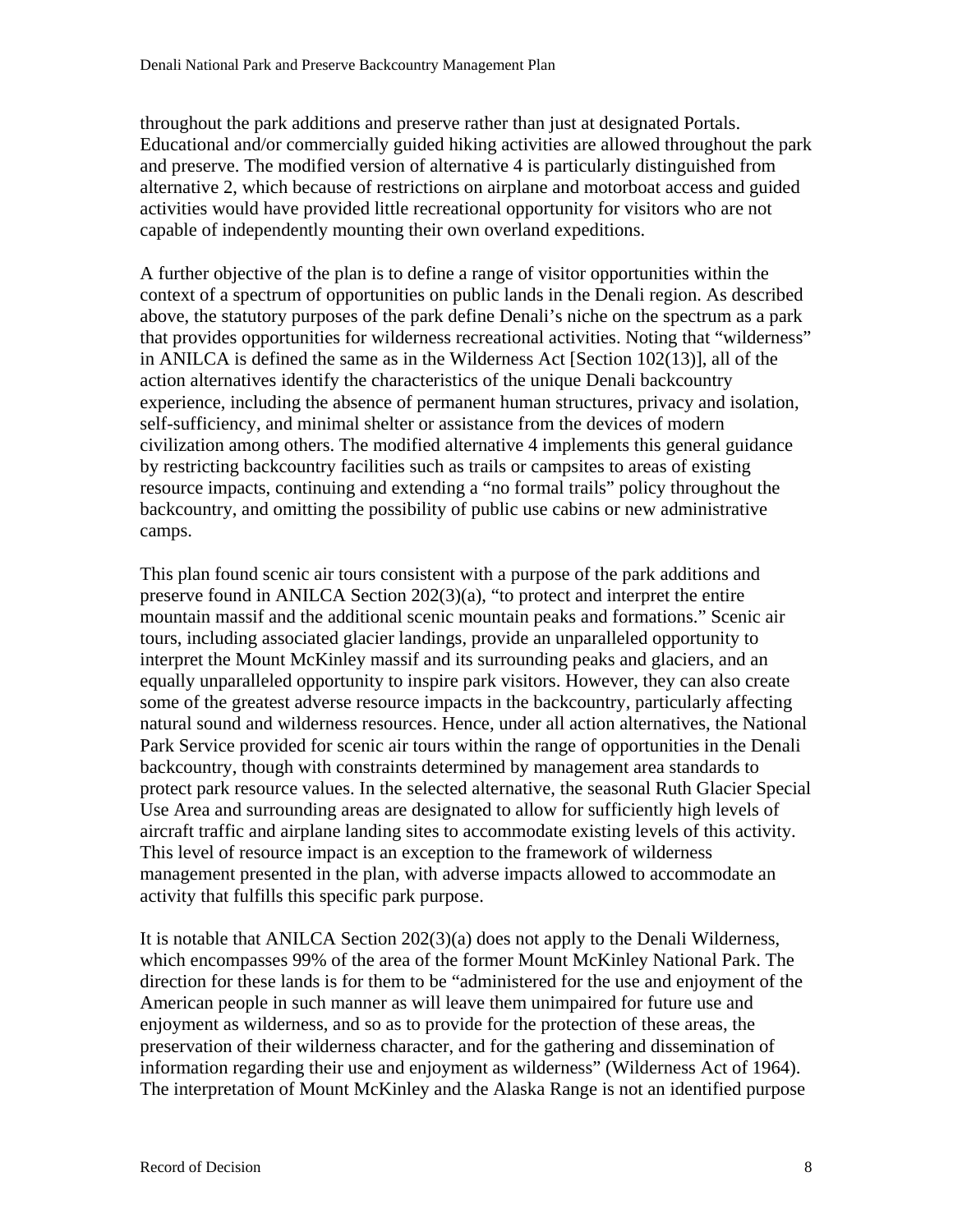of the Denali Wilderness, nor is it a purpose given in the 1917 statute establishing Mount McKinley National Park. Because scenic air tour activity conflicts with purposes of the wilderness area, the National Park Service did not propose actions to provide for this activity in the Denali Wilderness under any of the action alternatives. The selected alternative establishes the highest level of protection for natural sound resources in this area.

The West Buttress Special Use Area is also an exception within the wilderness management framework. This Special Use Area provides for continued access to Mount McKinley, an international destination for climbers and mountaineers. The climbing season is short, expeditions are necessarily lengthy, and most climbers use the welldefined West Buttress route for relative ease and safety. The resulting crowding far exceeds conditions appropriate in the rest of Denali, but it is acceptable here as an exception associated with this unique park resource. In order to insure long-term resource protection and climber safety in this high use area, the plan limits the number of climbers on Mount McKinley to 1,500 during the main mountaineering season (April 1 – August 1), to be re-evaluated in 10 years.

ANILCA Section 1110(a) allows snowmachine use "for traditional activities" subject to reasonable regulation, but the term "traditional activities" is not defined for the park additions in either statute or regulation. Alternatives 2 and 3 proposed a definition for the term, but for the purposes of the plan the National Park Service determined that is not necessary to make a decision on this issue. The modified alternative 4 sets specific standards for resource and social conditions for the various management areas of the park. For the National Park Service, the highest priority for the backcountry is to ensure that the standards are met, which can be accomplished without defining the term "traditional activities." If standards are not achieved or conditions are deteriorating in part or in whole because of snowmachine use, the National Park Service would take actions to manage visitor use, which could include a determination of which activities are traditional.

The modified alternative 4 and alternative 3 both provided for the greatest range of visitor opportunities, including opportunities both accessible and remote, assisted and nonassisted, and short and long-duration. Alternative 1 and alternative 5 provided insufficient protection for remote, wilderness-dependent activities, and the environmental impact analysis concluded that opportunities for those activities would decline over time if one of these alternatives was selected. Alternative 2 provided few opportunities for visitors who require services or assistance to experience the Denali backcountry, or who are unable to make a lengthy time commitment.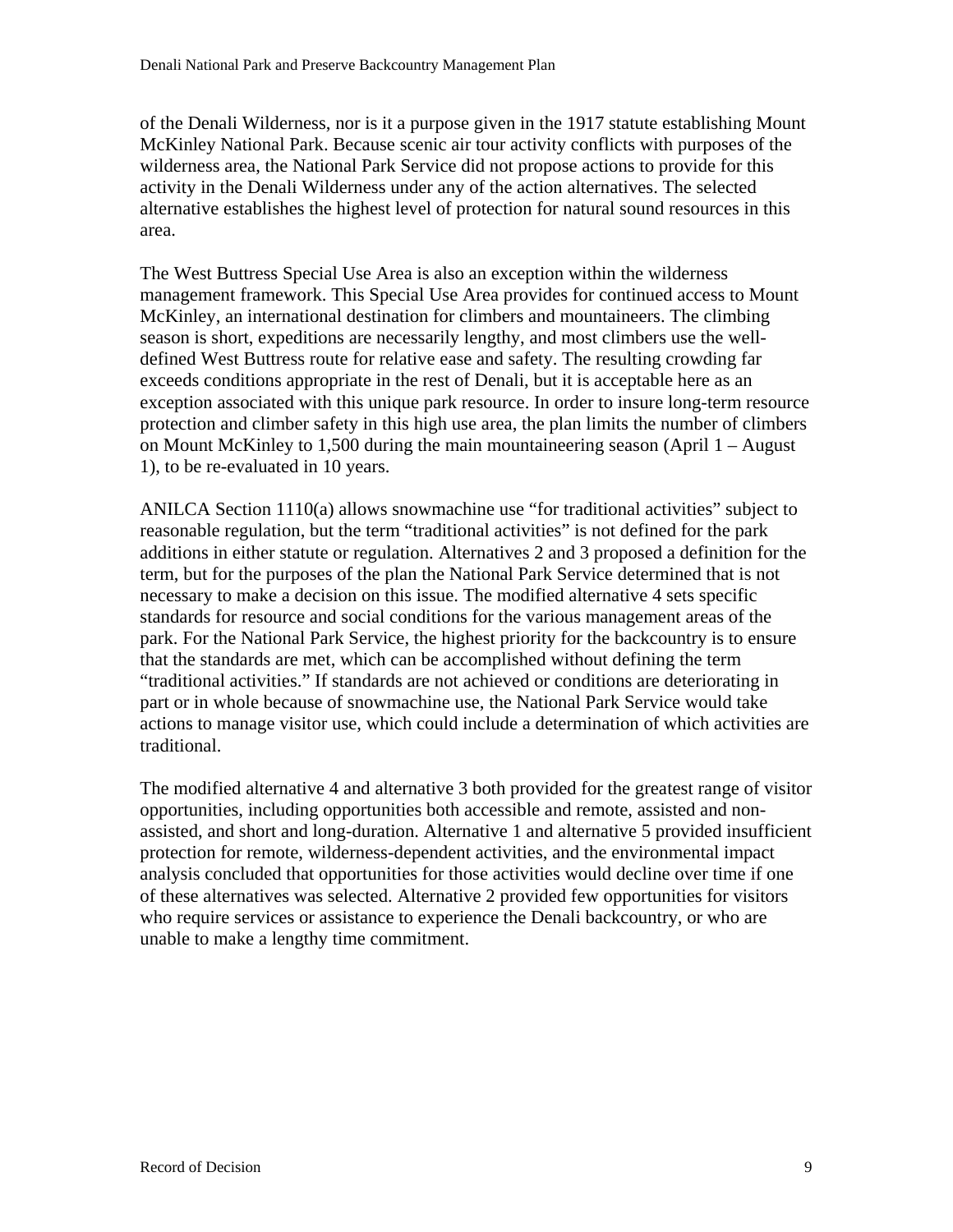# Environmentally Preferred Alternative

Both alternative 3 and alternative 4 were identified as environmentally preferred alternatives in the *Revised Draft EIS*. The modifications to alternative 4 in the *Final EIS*  did not change this evaluation. The environmentally preferred alternative is "the alternative that will promote the national environmental policy as expressed in Section 101 of the National Environmental Policy Act. Ordinarily, this means the alternative that causes the least damage to the biological and physical environment; it also means the alternative which best protects, preserves, and enhances historic, cultural, and natural resources." (Question 6, CEQ "Forty Most Asked Questions on CEQ NEPA Regulations"). Section 101 of NEPA states "…it is the continuing responsibility of the Federal Government to use all practicable means...to improve and coordinate Federal plans, functions, programs, and resources to the end that the Nation may –

- fulfill the responsibilities of each generation as trustee of the environment for succeeding generations.
- ensure for all Americans safe, healthful, productive, and esthetically and culturally pleasing surroundings.
- attain the widest range of beneficial uses of the environment without degradation, risk of health or safety, or other undesirable and unintended consequences.
- preserve important historic, cultural, and natural aspects of our national heritage and maintain, wherever possible, an environment that supports diversity and variety of individual choice.
- achieve a balance between population and resource use that will permit high standards of living and a wide sharing of life's amenities.
- enhance the quality of renewable resources and approach the maximum attainable recycling of depletable resources."

Based on these criteria, the National Park Service determined that alternatives 3 and 4 are the environmentally preferred alternatives, because they attained the widest range of beneficial uses of the environment and support a diversity and variety of individual choice without substantially degrading park resources. As documented in the *Final EIS*  Chapter 4, Environmental Consequences, alternative 2 narrows the range of opportunity for using resources substantially while alternative 5 allows for major adverse impacts to park resources such as natural soundscapes and wilderness while decreasing the range of available wilderness recreational opportunities. Alternative 1 would result in major adverse impacts to many park resources and the impairment of wilderness and natural sound resources.

# Measures to Minimize Harm

The Backcountry Management Plan largely contains measures to manage recreational visitor use that is occurring and increasing under existing regulations and commercial visitor services authorizations. The plan is thus largely concerned with minimizing harm from recreational use. Examples of specific measures include the aircraft overflights working group, group size limits, and commercial services allocations. The measures for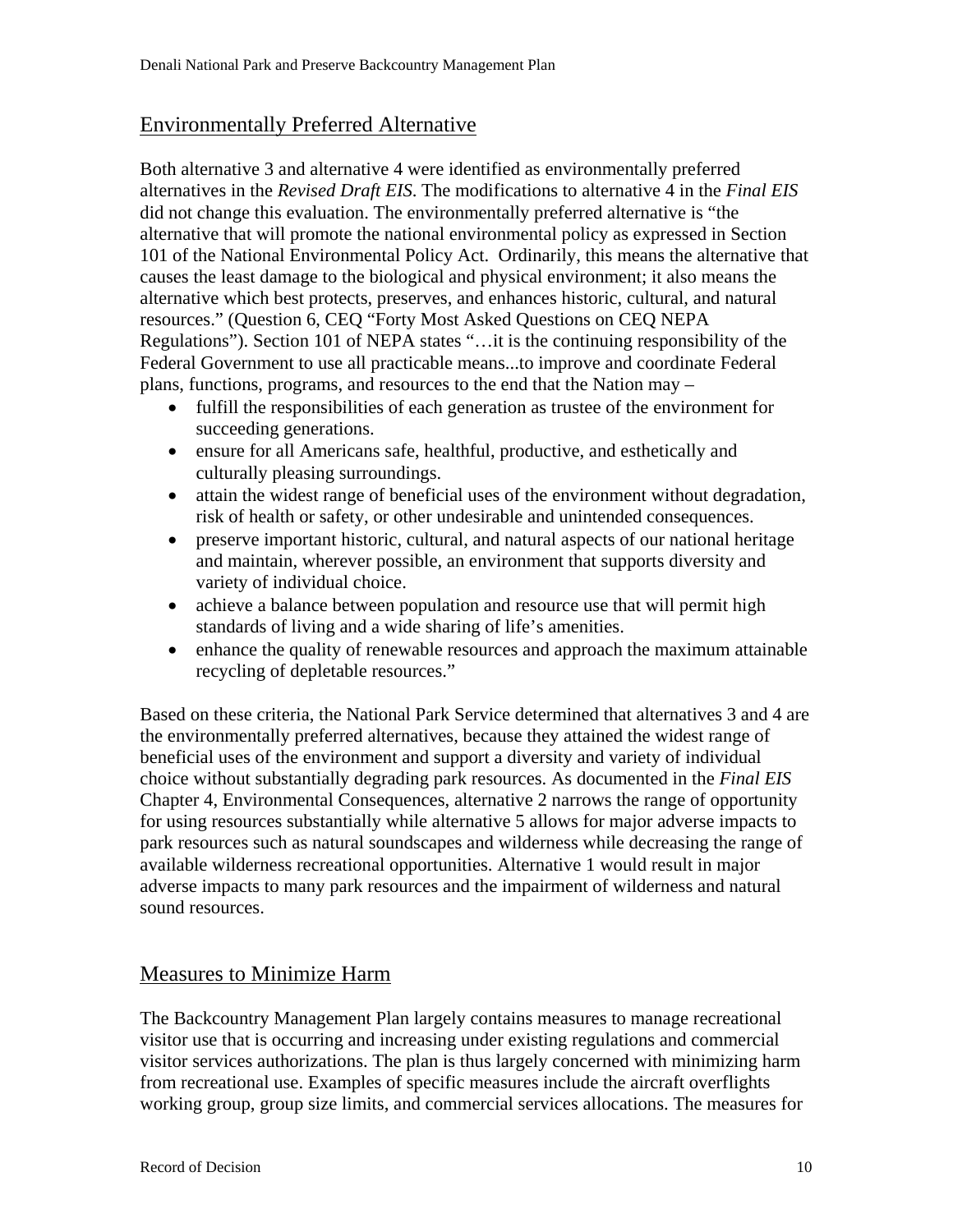minimizing harm are integral to the actions of the plan and are fully explained within the selected alternative and the accompanying environmental impact analysis.

Central to the plan's strategy for minimizing harm is an adaptive management program for detecting changes in backcountry conditions and responding to those changes. The plan identifies key indicators for resource and social conditions. Indicators are not intended to measure every resource value in the backcountry of Denali, but represent measurable qualities that should "indicate" overall conditions. In addition, the plan sets standards for each indicator that represent thresholds for management action. It also provides an accompanying monitoring strategy for each indicator, so that conditions in the backcountry can be compared to standards over time. The indicators, standards, and monitoring strategies are described in Tables 2-1 to 2-9 of the *Final EIS*. If the standards are approached or exceeded, the NPS would employ a set of identified "Access Management Tools" described briefly in Table 2-11 to manage visitor use so that park resource values are protected. The National Park Service need not wait for conditions to match or exceed standards before taking management action; an expectation that conditions would exceed standards is sufficient to mandate a response.

ANILCA Section 202(3)(a) and the 1917 legislation establishing Mount McKinley National Park provide that protection of wildlife and wildlife habitat are statutory purposes of the original park and the park additions respectively. Under the adaptive management framework, the modified version of alternative 4 includes a commitment to monitor the populations, distributions, and demographics of major wildlife species during plan implementation, and to take action to manage visitor use if that use is detrimental to wildlife resource values. Wildlife indicators will be identified, and monitoring these and other indicators and standards is a priority for successful plan implementation. However, if data or information is lacking, park managers will use the best professional judgment to take management actions to manage visitor use and protect park resource values, even if the agency cannot demonstrate conclusively that such damage would occur.

# Non-Impairment Determination

The analysis presented in Chapter 4: Environmental Consequences of the *Final EIS*  shows that no park resource values would be impaired as a result of implementing the modified version of alternative 4. Implementation of the alternative would potentially result in minor to moderate adverse impacts to ice-rich permafrost soils, vegetation, wildlife, and subsistence resources, and the actions in this alternative would not reduce the adverse cumulative impacts to the natural sound and wilderness resources that are already occurring in portions of the park and preserve because of aircraft, snowmachine, and other motorized uses. However, the actions would be sufficient to prevent impairment of the resources, and the alternative is therefore consistent with the National Park Service Organic Act.